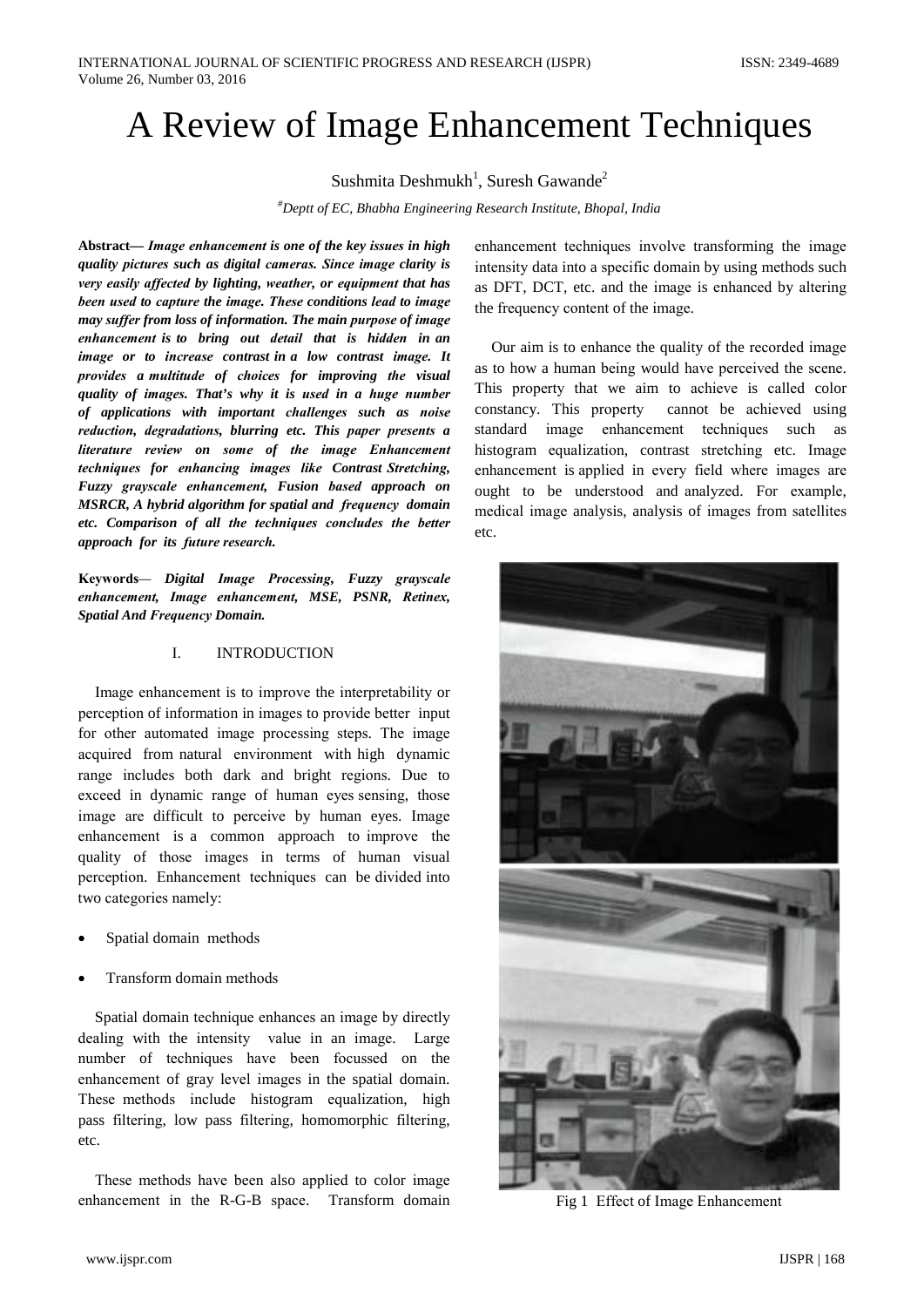#### $\Pi$ **BACKGROUND AND LITERATURE SURVEY**

In this section, we are presenting the research work of some prominent authors in the same field and explaining a short description of various techniques used for image enhancement.

A. Fei Kou, Weihai Chen, et. Al, "Content Adaptive Image Detail Enhancement", 2015 [1] proposed a new norm based detail enhancement algorithm which generates the detail-enhanced image directly. The proposed algorithm preserves sharp edges better than an existing norm based algorithm. Experimental results show that the proposed algorithm reduces color distortion in the detail-enhanced image, especially around sharp edges.

B. Adin Ramirez Rivera, Byungyong Ryu, and Oksam Chae. "Content-Aware" Dark Image Enhancement Through Channel Division".  $2012[1]$ proposed a content-aware algorithm that enhances dark images, sharpens edges, reveals details in textured regions, and preserves the smoothness of flat regions. This algorithm produces an ad hoc transformation for each image, adapting the mapping functions to each image"s characteristics to produce the maximum enhancement. They analyzed the contrast of the image in the boundary and textured regions, and group the information with common characteristics. These groups model the which the relations within the image, from transformation functions were extracted. The results were then adaptively mixed, by considering the human vision system characteristics, to boost the details in the image.

C. Deepak Ghimire and Joonwhoan Lee ," Nonlinear Transfer Function-Based Local Approach for Color Image Enhancement,"2011[2] proposed a method in which the image enhancement was applied only on the V (luminance value) component of the HSV color image and H and S component were kept unchanged to prevent the degradation of color balance between HSV components. The V channel was enhanced in two steps. First the V component image was divided into smaller overlapping blocks and for each pixel inside the block the luminance enhancement was carried out using nonlinear transfer function. In the second step, each pixel was further enhanced for the adjustment of the image contrast depending upon the center pixel value and its neighborhood pixel values. Finally, original H and S component image and enhanced V component image were converted back to RGB image.

 $D$ Sudharsan Parthasarathy, Praveen Sankaran," Fusion Based Multi Scale RETINEX with Color Restoration for Image Enhancement,"2012[3] proposed that a fusion based approach on Multi Scale

Retinex with Color Restoration (MSRCR) would give better image enhancement. Lower dynamic range of a camera as compared to human visual system causes images taken to be extremely dependent on illuminant conditions. MSRCR algorithm enhances images taken under a wide range of nonlinear illumination conditions to the level that a user would have perceived it in real time. One of the enhancement techniques that tries to achieve color constancy is Retinex. In Multi Scale Retinex(MSR), they average multiple SSR(Single Scale Retinex) images to obtain a net improved image.

E. S. Bronte, L. M. Bergasa, P. F. Alcantarilla, "Fog Detection System Based on Computer Vision Techniques", [4] proposed a real-time fog detection system using an on-board low cost b&w camera, for a driving application. This system was based on two clues: estimation of the visibility distance, which was calculated from the camera projection equations and the blurring due to the fog. Because of the water particles floating in the air, sky light gets diffuse and, focus on the road zone, which is one of the darkest zones on the image. The apparent effect is that some part of the sky introduces in the road. Also in foggy scenes, the border strength is reduced in the upper part of the image. These two sources of information were used to make the system more robust. The final purpose of this system was to develop an automatic vision-based diagnostic system for warning ADAS of possible wrong working conditions.

F. Zhang Chaofu, MA Li-ni, Jing Lu-na," Mixed Frequency domain and spatial of enhancement algorithm for infrared image", 2012 [5] proposed a hybrid technique to enhance the image. It makes use of the Gauss filter processing to enhance image details in the frequency domain and smooth the contours of the image by the tophat and bot-hat transforms in spatial domain. To enhance the infrared image, this algorithm did not enhanced only the details of the image, but the outline of the image had also been smooth.

G. A. Poljicak, L. Mandic, M. Strgar Kurecic, "Improvement of the Watermark Detector Performance Using Image Enhancement Filters,"2012[6] considered the influence of some image processing techniques on the watermark detection rate. Watermarking methods are still very sensitive to complex degradation attacks such are JPEG compression, or printscan process, so the detection rate of a watermark method decreases considerably after such attacks on a watermarked image. To improve the detection rate they reduced the degradation of the image by using unsharp, Laplacian or deconvolution filter. For the experiment dataset of 1000 images were watermarked and then compressed or printed and scanned. Degraded images were enhanced using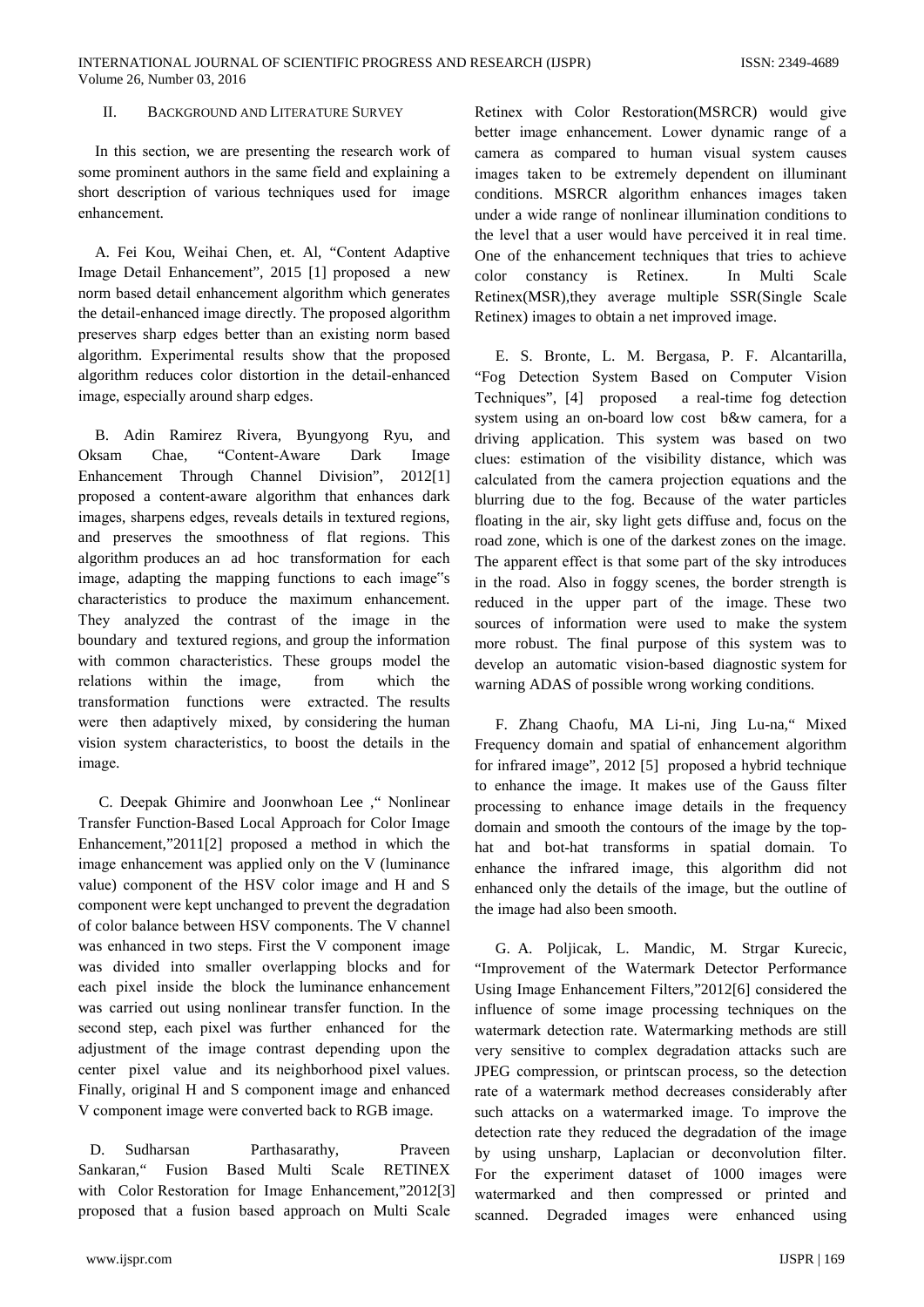unsharp, Laplacian and blind deconvolution filter. The watermark detection rate before and after enhancement was measured and compared.

H. Seung-Won Jung, Jae-Yun Jeong, and Sung-Jea Ko, "Sharpness Enhancement of Stereo Images Using Binocular Just-Noticeable Difference,"2012 [7] proposed a new sharpness enhancement algorithm for stereo images.. They introduced a novel application of the BJND model for the sharpness enhancement of stereo images. efficient soliution for reducing  $An$ the overenhancement problem in the sharpness enhancement of stereo images was proposed. The solution was found within an optimization framework with additional constraint terms to suppress the unnecessary increase in luminance values. In addition, the reliability of the BJND model was taken into account by estimating the accuracy of stereo matching.

I. Hong Zhang, Qian Zhao, Lu Li, Yue-cheng Li, Yu-hu You ," Muti-scale Image Enhancement Based on Properties of Human Visual System,"2011[8] utilized the LIP(logarithmic image processing) model and considered the characteristics of the human visual system (HVS) to propose a new multi-scale enhancement algorithm. Then a new measure of enhancement based on JND model (Just Noticeable Difference, JND) of human visual system was proposed and used as a tool for evaluating the performance of the enhancement technique.

J. Rajib Kumar Jha, Rajlaxmi Chouhan, P. K. Biswas," Noise-induced Contrast Enhancement of Dark Images using Non-dynamic Stochastic Resonance," 2012 [9] proposed a nonlinear non-dynamic stochastic resonance-based technique for enhancement of dark and low contrast images. A low contrast image was treated as a subthreshold signal and noise-enhanced signal processing was applied to improve its contrast. The proposed technique uniquely utilized the addition of external noise to neutralize the effect of internal noise (due to insufficient illumination) of a low contrast image.

Random noise was added repeatedly to an image and was successively hard-thresholded followed by overall averaging. By varying the noise intensities, noise induced resonance was obtained at a particular optimum noise intensity. Performance of the proposed technique had been investigated for four types of noise distributions - gaussian uniform, poisson and gamma. Quantitative evaluation of their performances had been done in terms of contrast enhancement factor, color enhancement and perceptual quality measure.

K. Khairunnisa Hasikin, Nor Ashidi Mat Isa, "Enhancement of the low contrast image using fuzzy set theory," 2012[10] proposed a fuzzy grayscale enhancement technique for low contrast image. This technique was proposed by maximizing fuzzy measures contained in the image. The membership function was then modified to enhance the image by using power-law transformation and saturation operator.

L. Mussarat Yasmin, Muhammad Sharif, Saleha Masood, Mudassar Raza and Sajjad Mohsin, "Brain Image Enhancement - A Survey,"2011 [11] The basic purpose of enhancement operation is to analyze the brain images precisely in order to effectively diagnose and examine the diseases and problems. Brain imaging provides a way to investigate and determine brain related diseases in an efficient and effective manner. The basic objective of this study was to evaluate and discuss different techniques and approaches proposed in order to handle different brain imaging types. The paper provided a short overview of different methods presented in the prospect of brain image enhancement.

M. Xiaoying Fang, Jingao Liu, Wenquan Gu, Yiwen Tang, " A Method to Improve the Image Enhancement Result based on Image Fusion,"2011 [12] proposed a method to improve the enhancement result with image fusion method with evaluation on sharpness. Several different evaluation methods and fusion policies were discussed and compared.

**COMPARISON OF DIFFERENT TECHNIQUES**  $III$ 

Comparison of observations given in all references is discussed here.

| <b>Sr</b><br>no. | <b>Enhancement</b><br><b>Technique/Algorithm</b> | Domain  | <b>Measuring</b><br><b>Parameters</b> | <b>Application</b><br><b>Area/ Advantages</b>                                                            | <b>Limitations</b>                                                                                                       |
|------------------|--------------------------------------------------|---------|---------------------------------------|----------------------------------------------------------------------------------------------------------|--------------------------------------------------------------------------------------------------------------------------|
|                  | Content Aware                                    | Spatial | HE, Int. Pair<br>LRM, ORMIT           | Enhance the<br>appearance of human<br>faces, blue skies with<br>or without clouds<br>without introducing | Unable to recover<br>information from<br>the<br>shadowed or dark areas of<br>images that had near-<br>black intensities. |

**TABLE1.** Comparative Analysis Of Various Techniques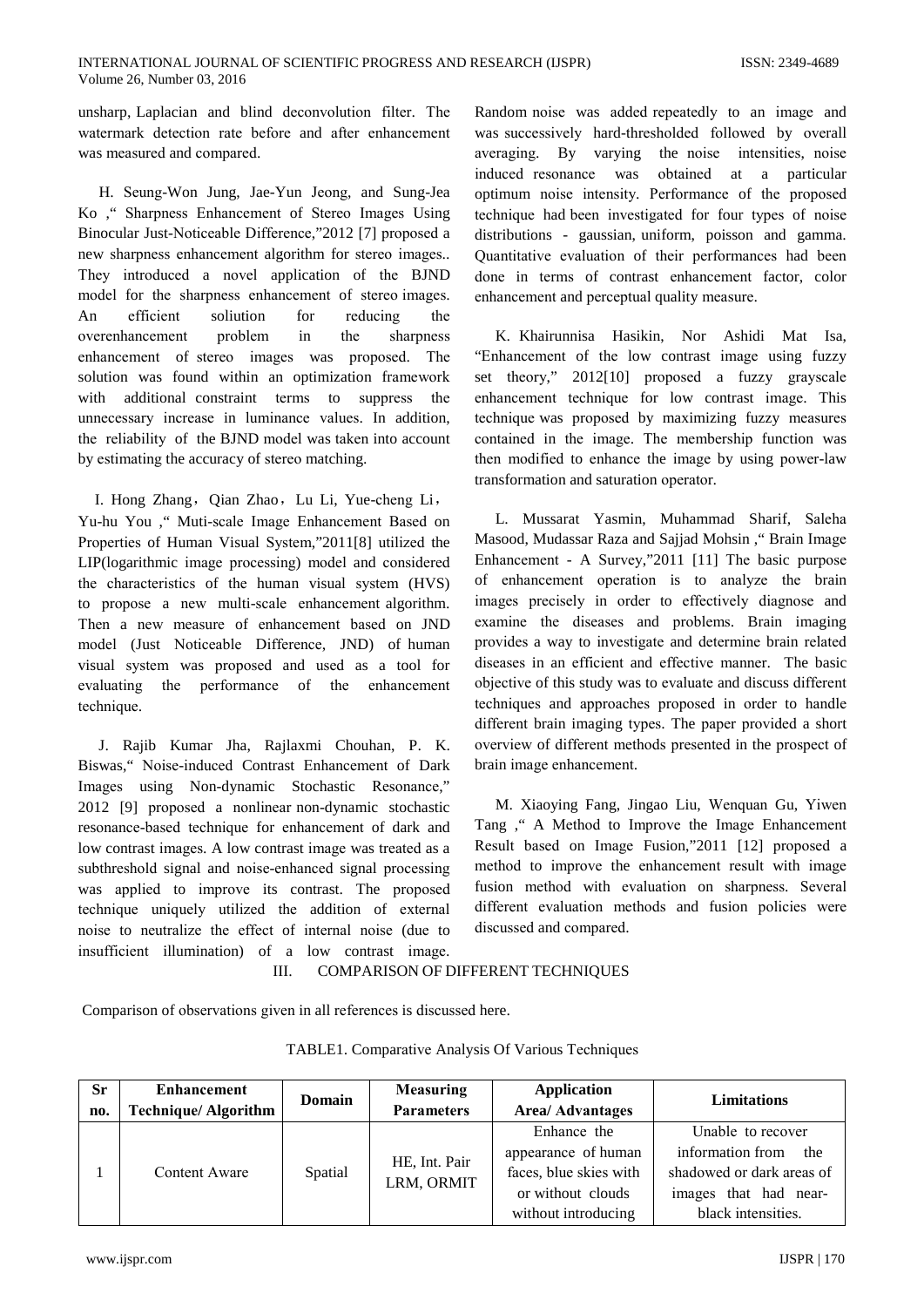|                |                                                                             |                       |                                                               | artifacts.                                                                                 |                                                                                                                             |
|----------------|-----------------------------------------------------------------------------|-----------------------|---------------------------------------------------------------|--------------------------------------------------------------------------------------------|-----------------------------------------------------------------------------------------------------------------------------|
| $\overline{2}$ | Using HSV color<br>space                                                    | Frequency             | DV-BV,<br>Statistical<br>characteristics                      | Image processing :<br>Skin detection,<br><b>Computer Graphics</b>                          | <b>Lighting Conditions</b><br>required.                                                                                     |
| 3              | Retinex                                                                     | Frequency             |                                                               | Achives color<br>constancy,                                                                | It does not destroy that<br>parts of image which do<br>not need. Sometimes noise<br>is enhanced leading to<br>high entropy. |
| 4              | Sobel based-<br>foggy detector                                              | Spatial               | Visibility<br>distance limits,<br>Sobel statistics            | Advanced Driver<br>Assistance<br>Systems<br>(ADAS)                                         | High edge density,<br>Algorithm classify the<br>sequence as not foggy level                                                 |
| 5              | A hybrid<br>approach                                                        | Spatial,<br>Frequency | Information<br>Entropy value,<br>variance                     | infrared<br>Details of<br>image is enhanced<br>and outline<br>is<br>also smoothen.         |                                                                                                                             |
| 6              | Unsharp, Laplacian or<br>Deconvolution filter.                              | Spatial,<br>Frequency |                                                               | Print-Scan (PS)<br>process, JPEG<br>Compression                                            | Deconvolution<br>filter is<br>the slowest of all, Can"t<br>determine attacks like<br>median<br>iltering,<br>noise.          |
| 7              | Binocular Just-<br>Noticeable Difference                                    | Frequency             | in $(14)$ and<br>W<br>c1 and c2 in<br>(15).                   | Sharpness<br>enhancement of stereo<br>images                                               | Not properly applicable<br>on color and contrast<br>enhancements.                                                           |
| 8              | Combination of<br>LIP model and<br><b>HSV</b>                               | Frequency             | MSE,<br>PNSR,<br><b>VDD</b>                                   | <b>Used for Contrast</b><br>Enhancement                                                    | Salt and pepper noise was<br>not removed, can"t be<br>used for enhancing color<br>images                                    |
| 9              | nonlinear<br>A<br>non-dynamic<br>stochastic<br>resonance-based              | Spatial               | F,<br>PQM,<br><b>CEF</b>                                      | Has better<br>Performance than<br>existing spatial domain<br>techniques.                   | Utilizes addition<br>of<br>external noise                                                                                   |
| 10             | Fuzzy grayscale<br>enhancement                                              | Fuzzy                 | Processing<br>Time, $t(s)$<br>IOF,<br><b>PSNR</b><br>$dB$ ),C | Does not enhance<br>existing noise in<br>the image, Requires<br>Minimum<br>processing Time | Enhances<br>low<br>contrast<br>images only.                                                                                 |
| 11             | Image Processing Tech<br>like<br>Contrast stretching,<br>noise removal etc. | Spatial,<br>Frequency |                                                               | De-noising or<br>enhancement of<br>medical images.                                         | Involves<br>lot<br>of<br>calculations,<br>Not practical for<br>3D<br>medical image<br>Enhancement.                          |
| 12             | Image Fusion                                                                | Frequency             | STD, Contrast,<br>Average<br>gradient                         | Enhances all regions of<br>the image                                                       | Evaluates a local<br>statistical feature:<br>sharpness.                                                                     |

### IV. CONCLUSION

This paper presents a short description of various image enhancement techniques in order to make